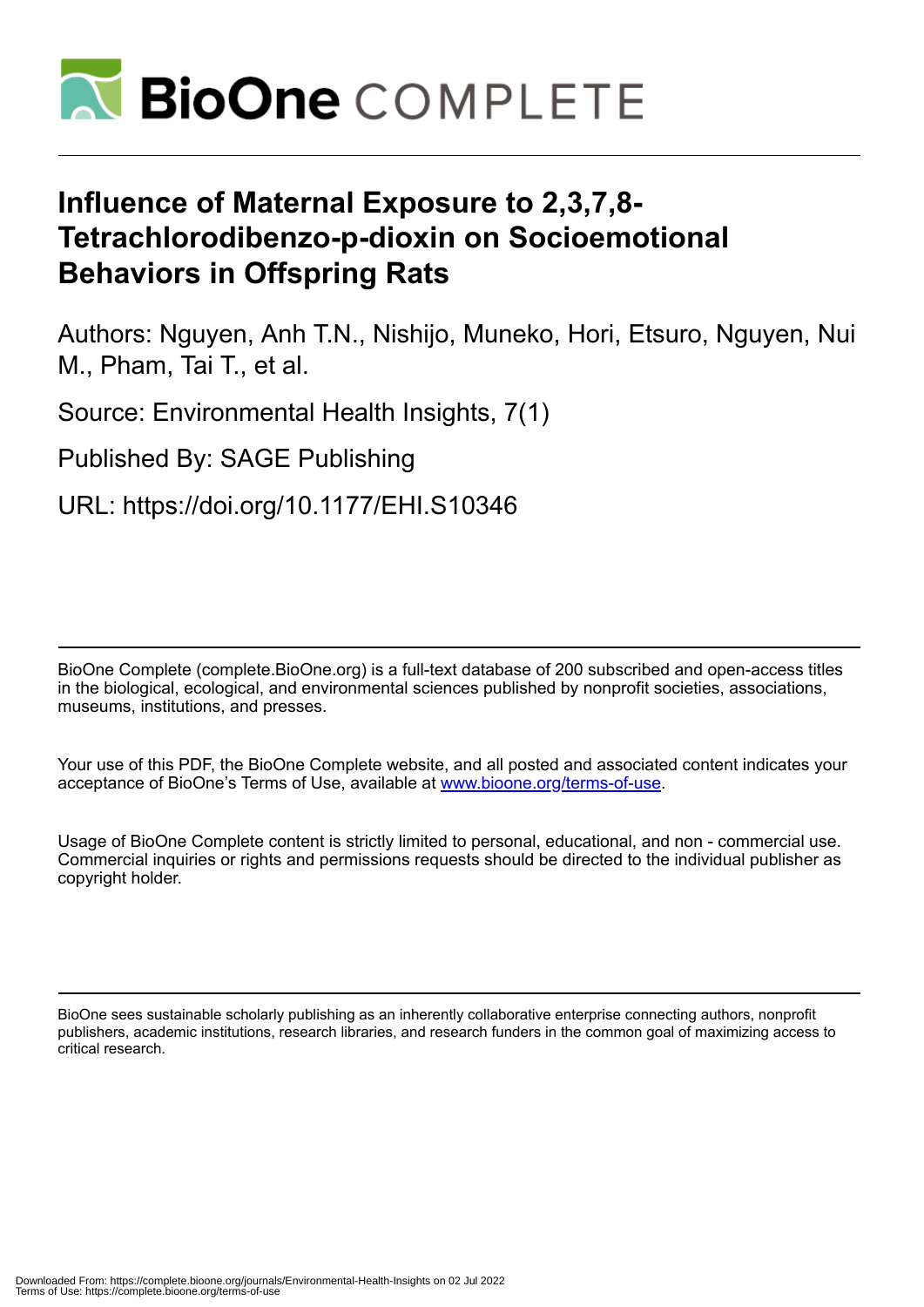# [Environmental Health Insights](http://www.la-press.com/environmental-health-insights-journal-j110)



ORIGINAL RESEARCH

**OPen ACCess** Full open access to this and thousands of other papers at <http://www.la-press.com>.

# **Influence of Maternal Exposure to 2,3,7,8-Tetrachlorodibenzop-dioxin on Socioemotional Behaviors in Offspring Rats**

Anh T.N. Nguyen<sup>1</sup>, Muneko Nishijo<sup>1</sup>, Etsuro Hori<sup>2</sup>, Nui M. Nguyen<sup>2</sup>, Tai T. Pham<sup>1,3</sup>, Kohji Fukunaga<sup>4</sup>, Hideaki Nakagawa<sup>1</sup>, Anh H. Tran<sup>5</sup>, Hisao Nishijo<sup>2</sup>

1 Department of Public Health, Kanazawa Medical University, Ishikawa, Japan. 2 System Emotional Science, graduate School of Medicine, University of Toyama, Toyama, Japan. <sup>3</sup>Biomedical Pharmaceutical Research Center, Vietnam Military Medical University, Ha Noi, Vietnam. <sup>4</sup>Department of Pharmacology, Graduate School of Pharmaceutical Science, Tohoku University, Miyagi, Japan. <sup>5</sup>Department of Physiology, Vietnam Military Medical University, Ha Noi, Vietnam. corresponding author email: [ni-koei@kanazawa-med.ac.jp](mailto:ni-koei@kanazawa-med.ac.jp)

**Abstract:** Effects of dioxins on cognitive functions were reported in previous studies conducted in humans and animals. In the present study, we investigated the influence of dioxin exposure during pregnancy on social interaction and on the activity of offspring, which are related to neurodevelopmental disturbances. In addition, we analyzed neurochemical alterations of the limbic system of rat brains to suggest one mechanism of dioxin effects on brain function. We believe that this manuscript is suitable for publication in *"*Environmental Health Insights" because it provides an interesting topic for a wide global audience.

To clarify the relationships between maternal dioxin exposure and socioemotional functions of rat offspring, dams were given TCDD (1.0 µg/kg) on gestational day 15. Social interactions and forced swimming time were compared between TCDD-exposed and control offspring in each gender. Frequency and duration of locomotion were higher, and durations per one behavior of proximity and social contact were significantly lower in the exposed males, while only the duration of proximity was lower in the exposed females. Forced swimming time on the first day was significantly longer in the exposed males. In the limbic system of the rat brain, the levels and/or activity of CaMKIIα were decreased in males and were increased in females in the exposed offspring. These results suggest that prenatal TCDD exposure induces hyperactivity and socioemotional deficits, particularly in the male offspring due to alterations in CaMKII $\alpha$ activity in the limbic system of the brain.

**Keywords:** TCDD, maternal exposure, socio-emotional behavior, offspring rats, CaMKIIα

*Environmental Health Insights* 2013:7 1–14

doi: [10.4137/EHI.S10346](http://dx.doi.org/10.4137/EHI.S10346)

This article is available from [http://www.la-press.com.](http://www.la-press.com)

© the author(s), publisher and licensee Libertas Academica Ltd.

This is an open access article. Unrestricted non-commercial use is permitted provided the original work is properly cited.

Environmental Health Insights 2013:7 **1**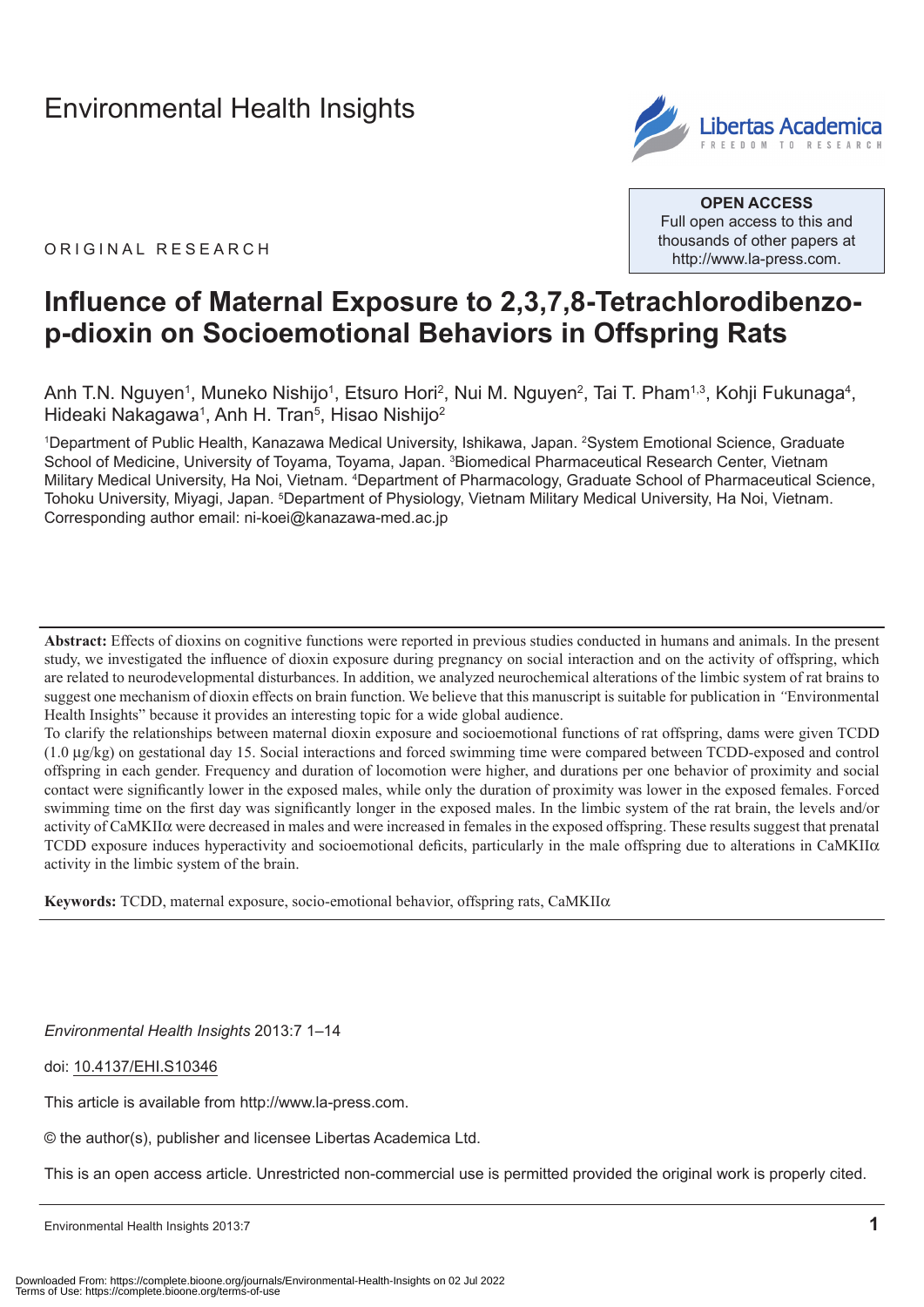## **Introduction**

The adverse impact of maternal exposure to dioxins during pregnancy on infant neurodevelopment has been suggested by Yu-Cheng children, whose mothers were accidentally exposed to high levels of polychlorinated biphenyls (PCBs) and polychlorinated dibenzo-p-dioxins (PCDDs)/polychlorinated dibenzo-furans  $(PCDFs).<sup>1,2</sup>$  In a Dutch population exposed to PCBs and dioxins at a background level, Koopman-Esseboom et al<sup>3</sup> reported an inverse association between prenatal dioxin exposure and psychomotor development at 7 months of age. In another epidemiological study of the general Japanese population, Nakajima et al<sup>4</sup> reported that some PCDDs/ PCDFs congeners exhibited significant inverse associations with the psychomotor and mental development of 6-month-old infants. Our group also found that infants whose maternal breast milk contained higher dioxins showed lower neurodevelopmental scores at 4 months and at 12 months of age in a hot spot of dioxin-contamination in Vietnam, and that several dioxin congeners exhibited significant inverse associations with communication skill scores, including expressive language and social emotional scales at 12 months of age.<sup>5</sup>

In animal studies, maternal exposure to TCDD induces deficits in higher brain functions, such as working memory in a radial arm maze,<sup>6</sup> operant responding in running wheels or a two-lever chamber,<sup>7,8</sup> and discrimination reversal learning.<sup>9</sup> Nishijo et al $10$  also reported that TCDD exposure during pregnancy influenced emotional learning, such as active avoidance learning, in young offspring rats. However, the effects of prenatal exposure of TCDD on neurobehavioral development, especially socioemotional functions, remain unclear. Indeed, few previous TCDD studies have investigated social interactions of offspring.

The limbic system of the brain mediates learning and is also involved in various socioemotional behaviors such as social interactions and anxiety-like behaviors.<sup>11-13</sup> Especially, Ca<sup>2+</sup>/calmodulin-dependent protein kinase  $II\alpha$  (CaMKII $\alpha$ ) in the limbic system plays an important role in learning and memory,14 and in socioemotional behaviors.<sup>15</sup> Therefore, CaMKII $\alpha$ analysis in the limbic system may clarify the mechanism of neurobehavioral alteration in offspring exposed to TCDD.



In the present study, the effects of prenatal exposure of TCDD on socioemotional behaviors, including social interaction and anxiety-like behavior, were investigated during development using rat offspring, and the level and/or activity of CaMKIIα was analyzed in the main structures of the limbic system including the orbital cortex, amygdala, and hippocampus.

## **Methods**

#### Animals and exposure to chemicals

On gestation day (GD) 15, TCDD dissolved in corn oil (0.2  $\mu$ g/mL) at a dose of 1.0  $\mu$ g/kg body weight (bw) (1–1.2 mL) was gavaged to five pregnant Wistar rats (12 weeks of age) that served as a TCDD-exposed group. This protocol of TCDD exposure (a single oral dose of 1.0 µg/kg bw on GD 15) has been confirmed in previous studies to increase the level of a pup's brain tissue at low levels, and to cause adverse developmental effects on endocrine function in the brain.16 The same volume of pure corn oil (MP Biomedicals LLC, Santa Ana, CA, USA) was gavaged to five pregnant Wister rats that served as a control group. All dams gave birth on GD 22. After birth, the litter size was adjusted to seven to eight pups per litter to ensure adequate nutrition. None of the offspring rats died in the control group, while five pups died in the TCDD group during the lactation period. A total of 38 pups in the control group and 35 pups in the TCDD group were available for behavioral tests. Offspring rats of the same gender from each dam were housed in the same cage after weaning with food and water ad libitum in a temperature-controlled room. Light/dark cycles were changed for the observation of behavior in the daytime (lights were turned on and off at 20:00 and 08:00, respectively).

All experimental procedures and study design were approved by Ethical Review Board at Kanazawa Medical University.

#### Behavior tests

#### Social interaction test

At 8−9 weeks of age, social interaction testing was performed to examine the offspring—14 males and 21 females in the dioxin group, and 17 males and 21 females in the control group. Mean weight (standard deviation, SD) at the time of testing were 319.0 (39.6) g for males and 216.8 (30.8) g for females in the TCDD group, and 343.0 (26.1) g for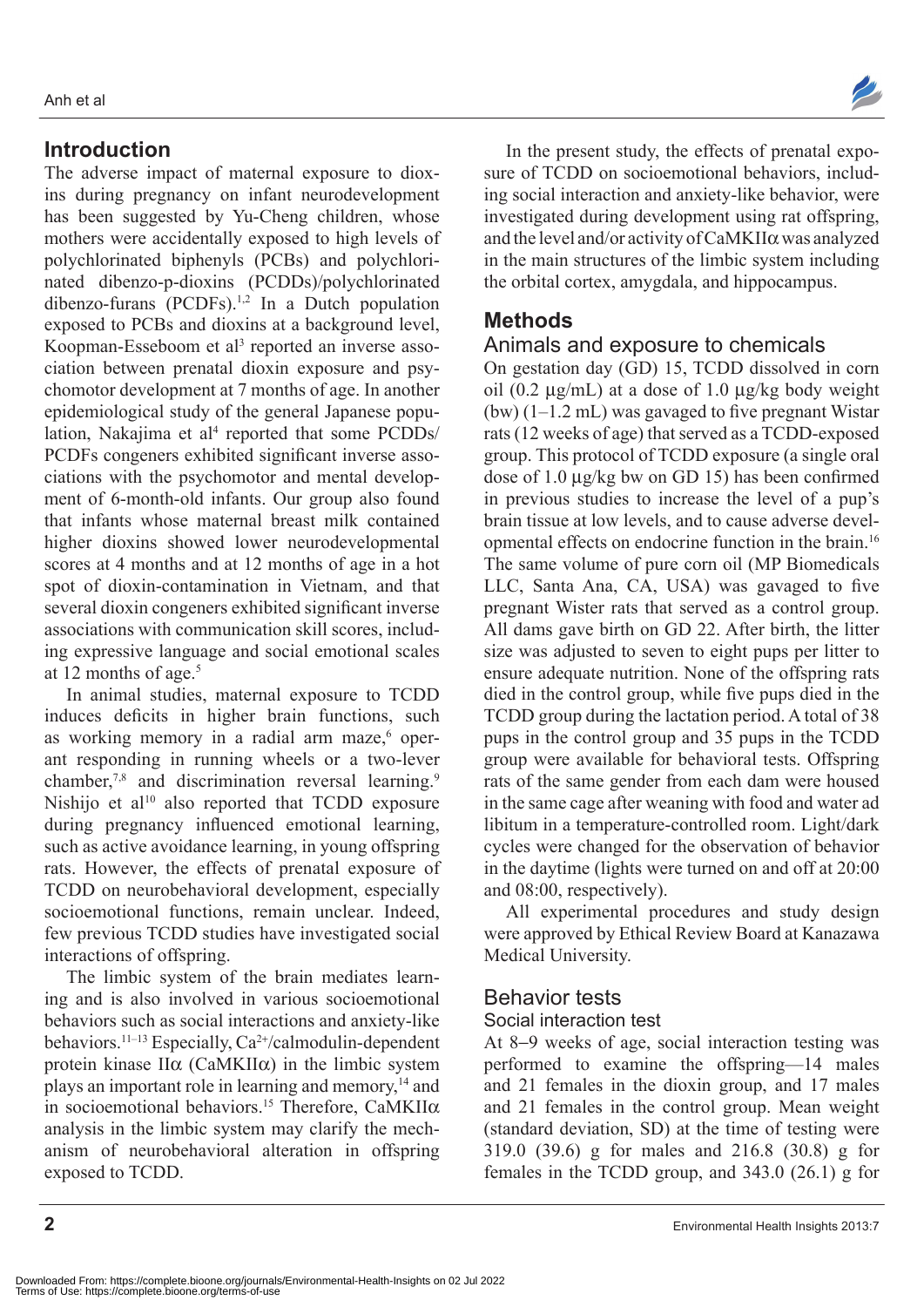

males and 218.0 (17.4) g for females in the control group. Two offspring rats were paired from the same exposure group and same gender, but from different house cages; 17 male and 23 female pairs in the control group and 18 male and 22 female pairs in the TCDD group were assessed for their social interaction behavior. Some rats were tested twice, but they were paired with a new rat each time.

The testing cage was a transparent plastic box  $(45 \text{ cm} \times 45 \text{ cm} \times 40 \text{ cm})$  with a black floor. Individual rats were allowed to acclimate to the testing cage for 20 minutes prior to the test. Pairs of rats from the same group were placed in opposite corners of the box. Their activities in the box were recorded using an overhead charge-coupled device (CCD) camera for 30 minutes. Frequencies (event times), durations (seconds), and duration/frequency [duration per one event (second/event)] of locomotor (locomotion and no movement) and social activities (ie, proximity behavior, approaching and leaving, following, social sniffing, active and passive contact, and mounting) were automatically analyzed using the Social Scan program (Clever Sys Inc, Reston, VA, USA). The definition of each social activity is shown in supplemental Table 1. The plastic box was wiped with 70% ethanol and was air-dried between the trials.

#### Forced swimming test (FST)

The offspring (11 males and 21 females in the exposed group, and 17 males and 21 females in the control group) were subjected to a forced swimming test at 11–12 weeks of age. Means (SD) of weight at the time of testing were 363.4 (33.9) g for males and 240.5 (20.0) g for females in the dioxin group, and 389.6 (27.3) g for males and 242.2 (11.9) g for females in the control group. One male rat in the exposed group was not tested because of skin trouble, and the data from two male rats were excluded from the analysis because of system trouble.

The FST used in this study was based on the original version used for rats by Porsolt, but was conducted with modifications. Rats were placed in a cylinder (20 cm  $\times$  50 cm; diameter  $\times$  height) filled with water (30 cm high). The rats were not able to touch the bottom of the cylinder. The water temperature was set at 25 °C  $\pm$  1 °C. The cylinder was placed in a box with infrared cell sensors on the walls to detect swimming activity (SCANET, Melquest Inc, Toyama, Japan).

On the first day, the rats were placed in water and forced to swim in a single trial of 15 minutes. On the second day, the rats were placed in water and forced to swim in a single trial of 5 minutes. Swimming time was continuously recorded every 1 minute of each trial for each animal. After the test, the animals were dried with towels and returned to their cages.

#### Neurochemistry study caMKIIα measurement

A total of eight pups (five males and three females) in the control group and a total of 14 pups (seven males and seven females) in the TCDD group were randomly selected for measurement of brain tissue CaMKIIα. The brain was removed after decapitation under pentobarbital anesthesia (50 mg/kg, intraperitoneally) at 19 weeks old. Then, the orbital cortex, amygdala, and hippocampus were quickly dissected from the brain slices on dry ice. Samples were immediately frozen in liquid nitrogen and kept in a −80 °C deep freezer until analysis.

For the CaMKIIα analysis, frozen samples were homogenized in a buffer containing 0.5% Triton X-100, and insoluble material was removed by centrifugation after sonication. Samples of the supernatant, containing equivalent amounts of protein, were applied to sodium dodecyl sulfate (SDS)-polyacrylamide gel electrophoresis. Western blotting analysis was carried out using polyclonal antibodies directed against CaMKIIα and phosphorylated (p)—CaMKIIα, as described by Fukunaga et al.17,18 For the samples that showed an increment in p-CaMKIIα or p/total ratio of CaMKIIα (p/t ratio), confirmation of increased neuronal activity was conducted by analyzing levels of N-methyl-D-aspartate (NMDA) type glutamate receptor subunit 1 (NR1) and α-amino 3-hydroxy 5-methyl 4-isoxazole propionate (AMPA) type glutamate receptor subunit 1 (GluR1), and synapsin 1 (Syn 1) that reflects presynaptic activity. These measurements were performed according to previous papers by Moriguchi et al<sup>19</sup> using the following primary antibodies: anti-NR1 (EMD Millipore Corporation, Billerica, MA, USA), anti-GluR1, and anti-phospho-GluR1 (EMD Millipore Corporation, Billerica, MA, USA), anti-Syn1,<sup>20</sup> anti-phospho-Syn 1 (EMD Millipore Corporation, Billerica, MA, USA), and antiβ-tubuline for a loading control (Sigma-Aldrich, St Louis, MO, USA).

Environmental Health Insights 2013:7 **3**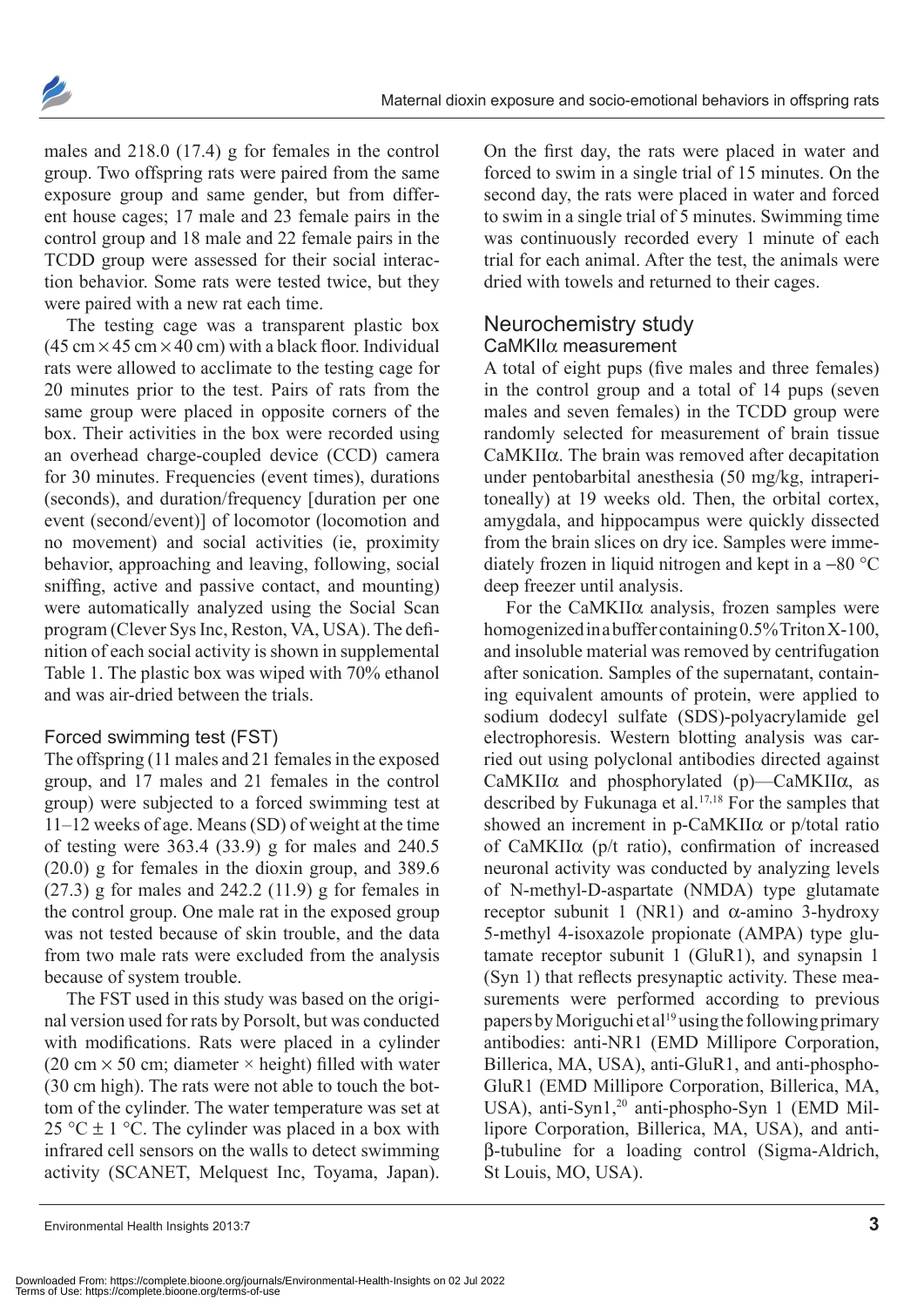

### **Statistics**

The Statistical Package for the Social Sciences (version 11.0) software package for Windows (SPSS; Chicago, IL, USA) was used for statistical analysis. The social interaction behavioral data were compared using the Student's *t*-tests between the TCDDexposed and control groups in each gender because the present study investigated the social interactions between rats of the same gender. FST was also compared between the TCDD-exposed and control groups using Student's *t*-tests. The difference of CaMKIIα levels in the brain tissue between TCDD-exposed and control groups were tested using Student's *t*-tests, and the means and standard deviations of the TCDDexposed groups were expressed as a percentage of controls. The statistical significance level was set at  $P < 0.05$ .

## **Results**

## Effects of TcDD on locomotor activity and social interactions

 $\Box$  Control (male = 17 pairs, female = 23 pairs)  $\blacksquare$  TCDD (male = 18 pairs, female = 22 pairs)

Figure 1 shows the locomotive activity of and being without movement (no movement) among the TCDDexposed and control offspring rats in both sexes.

**A Frequency \*\* Times** 150 100 50 0 Male Female **\*\*** 150 100 50  $\Omega$ Male Female **B** Duration **C Duration/frequency Locomotion Community Community Community Community Community Community Community Community Community Community \*\* Sec** 300 200  $100$ 0 Male Female **Sec** 2.0 1.8 1.9 1.7 1.6 Male Female 8 4 6 2  $\Omega$ Male Female **\*** 1000 500  $\overline{0}$ Male Female **\***

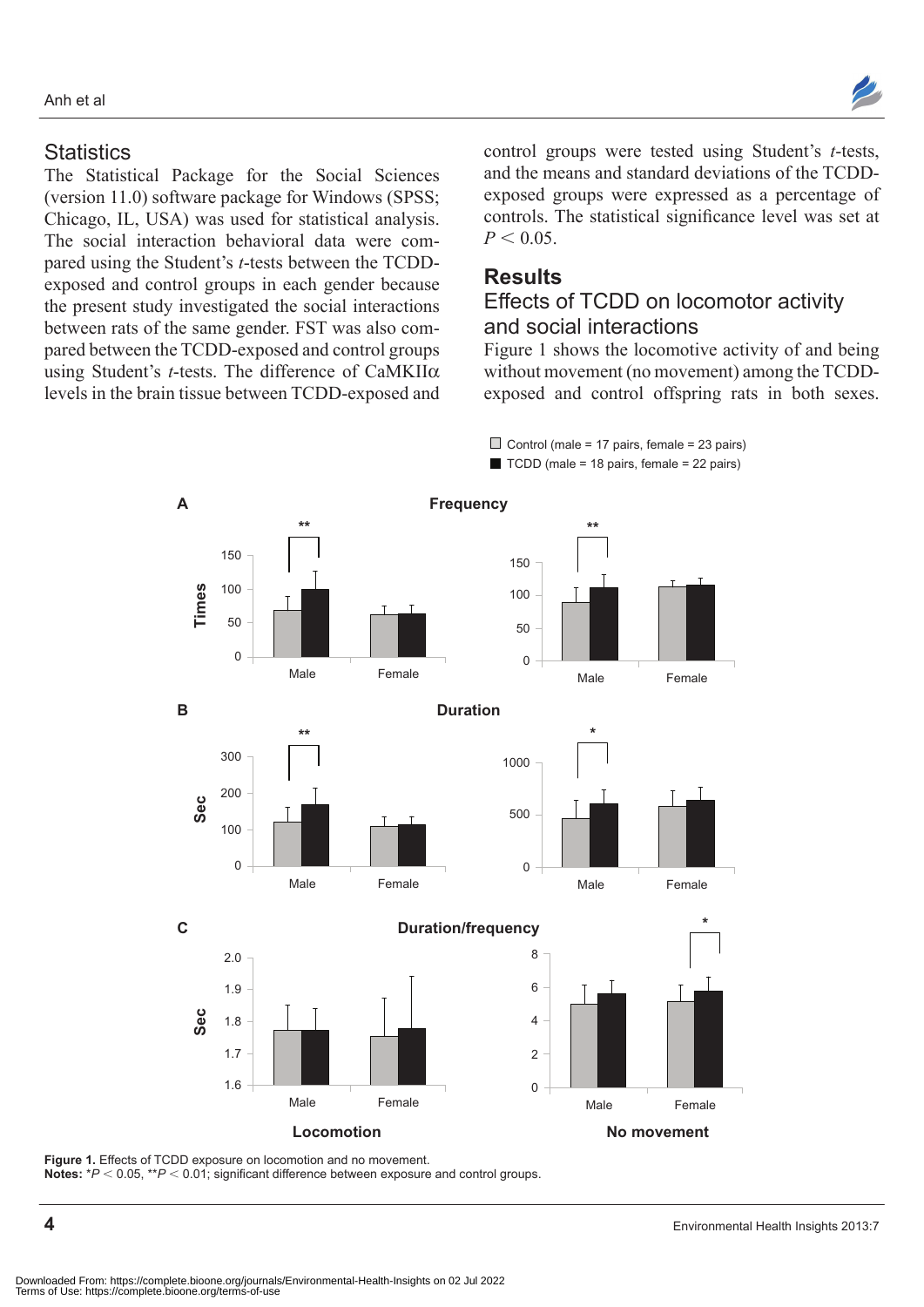

For locomotion, the TCDD-exposed group of male rats showed higher frequency  $(P = 0.001)$  and duration  $(P = 0.003)$  than male control rats (Fig. 1A and B). However, there was no difference in duration/frequency between the two exposed groups of male rats. In female offspring rats, the mean frequency and duration of locomotion were similar among the TCDDexposed group and the control group, with no significant difference between them (Fig. 1A and B). For "no movement," the mean frequency and duration were significantly higher  $(P = 0.003, P = 0.012,$ respectively) in male TCDD-exposed rats when compared with controls (Fig. 1A and B). However, there was no significant difference in the mean duration/

frequency of "no movement" in the male TCDDexposed group and controls (Fig. 1C). Although the increased frequency and duration of "no movement" in female rats were not significant, duration/frequency was higher in female TCDD-exposed rats  $(P = 0.048)$ than in controls (Fig. 1A–C).

The frequency, duration, and duration/frequency of proximity behavior, which reflects affiliative social interaction, of the TCDD-exposed and control groups in each gender are shown in Figure 2. For proximity  $\leq 60$  mm (inter-rat distance  $\leq 60$  mm), mean frequency was significantly higher  $(P= 0.030)$  in male TCDD-exposed rats when compared with male controls (Fig. 2A). Similarly for proximity,  $\leq 100$  mm



**Notes:**  $*P < 0.05$ ,  $*P < 0.01$ ,  $**P < 0.001$ ; significant difference between exposure and control groups.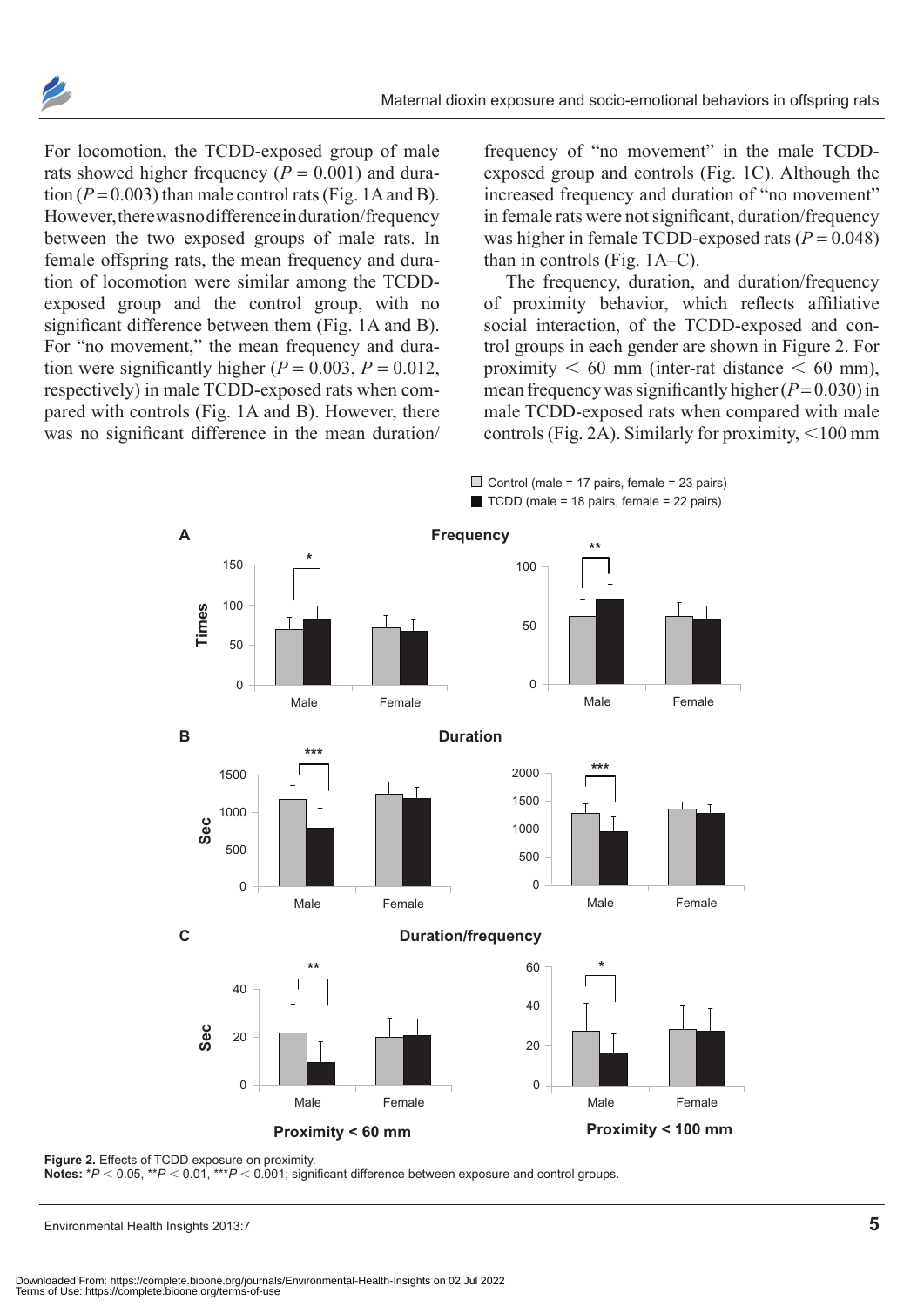

(inter-rat distance  $< 100$  mm), mean frequency was significantly higher in male rats than in controls  $(P = 0.008)$  (Fig. 2A). However, the duration and duration/frequency of proximity  $< 60$  mm were significantly lower in male TCDD-exposed rats than in control rats  $(P = 0.000, P = 0.001,$  respectively) (Fig. 2B and C), and the mean duration and duration/ frequency of proximity  $< 100$  mm were also significantly lower in the male TCDD-exposed group than in the control group ( $P = 0.000$ ,  $P = 0.010$ , respectively) (Fig. 2B and C). In female rats, however, there was no significant difference in the mean frequency, duration,

and duration/frequency of proximity  $\lt$  60 mm and proximity  $< 100$  mm between the TCDD-exposed and control groups (Fig. 2).

Figure 3 shows comparisons of social contact, active social contact, and passive social contact among the TCDD-exposed and control groups. No significant differences were found between the two exposed groups in the frequency of these three kinds of social contact (Fig. 3A). However, the mean duration and duration/ frequency of social contact were significantly lower in the male TCDD-exposed group than in male controls  $(P = 0.001, P = 0.011,$  respectively) (Fig. 3B and C).



Figure 3. Effects of TCDD exposure on social contact.

Notes: \* $P$  < 0.05, \*\* $P$  < 0.01; significant difference between exposure and control groups.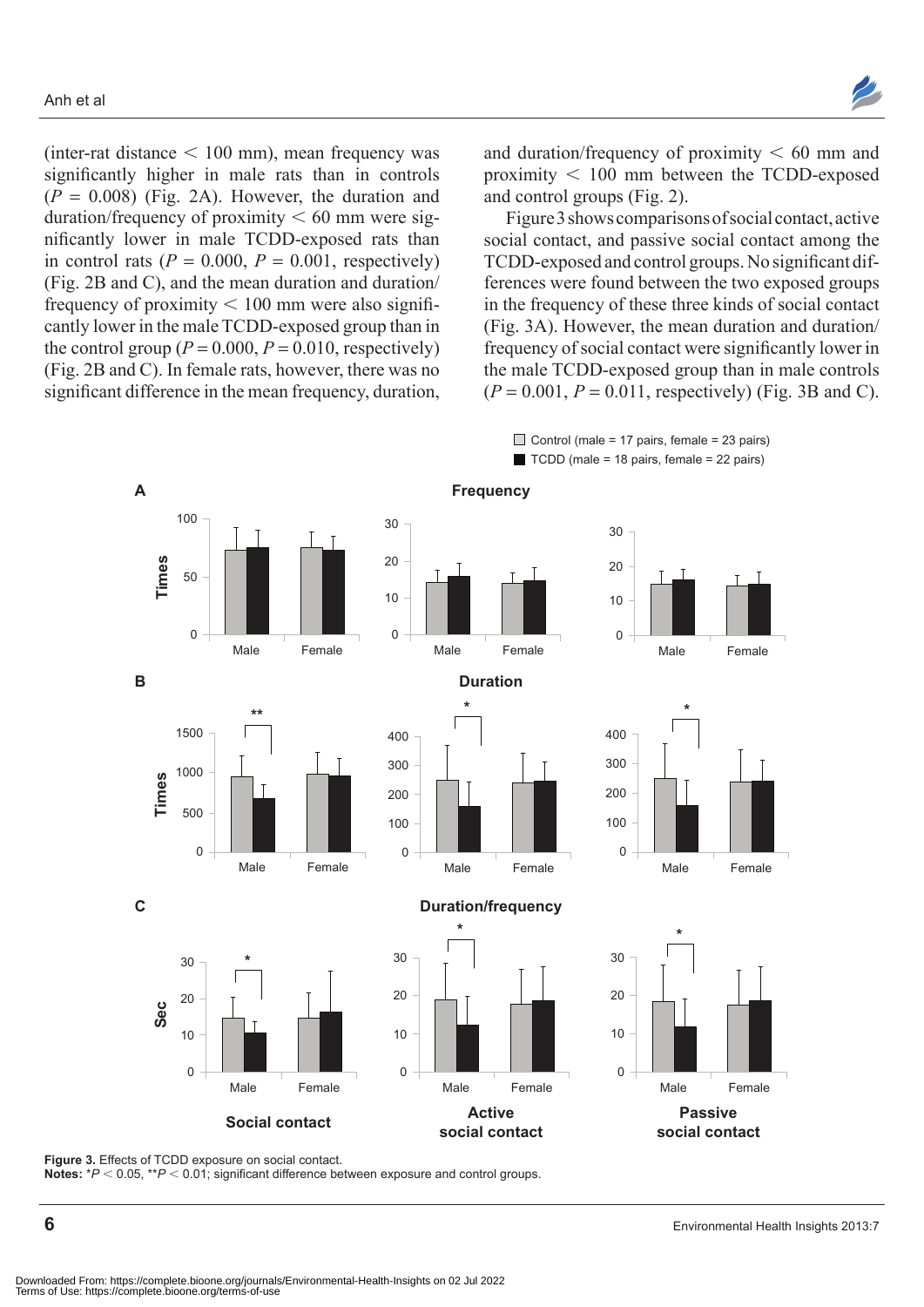

In addition, the duration of active and passive social contact were significantly lower in the male TCDDexposed group than in controls  $(P = 0.019, P = 0.018, P = 0.018)$ respectively) (Fig. 3B). The mean duration/frequency of active and passive social contact were also significantly lower in the male TCDD-exposed rats than in controls  $(P = 0.024, P = 0.027, \text{ respectively})$ (Fig. 3C). However, in female rats, no differences were observed for frequency, duration, and duration/ frequency across all three kinds of social contact.

Further, there was no significant difference in the duration, frequency, and duration/frequency of approach, leave, follow, sniff, and mount behaviors between the TCDD-exposed and control groups (data not shown).

## Effects of TcDD on FST

Figure 4 shows the results of the FST on the first and second days in both genders. Swimming time was significantly longer  $(P = 0.048)$  for the male TCDDexposed group than for the male control group on the first day (Fig. 4A). In female rats, mean swimming time on the first day was also significantly longer in the TCDD-exposed group than in controls  $(P = 0.028)$ (Fig. 4A). No significant difference was also found between the exposed and control groups on the second day in both the male and female offspring rats (Fig. 4B).

## Effects of TcDD on caMKIIα levels and/or activity in the limbic system of the rat brain

The levels of p-CaMKIIα and t-CaMKIIα in the orbital cortex were significantly decreased  $(P = 0.001$ ,  $P = 0.002$ , respectively) in the male TCDD-exposed group when compared with controls (Fig. 5A), indicating lower levels of CamKIIα in the TCDD-exposed male offspring. In the amygdala, the level of t-CaMKII $\alpha$ was significantly increased  $(P = 0.003)$  in the exposed males (Fig. 5B), while the ratio of  $p$ -CaMKII $\alpha$  to t-CaMKIIα (p/t ratio) was significantly decreased  $(P = 0.029)$  in the TCDD-exposed group (Fig. 5B), suggesting decreased enzyme activity of CaMKIIα with secondary increased synthesis of the enzyme. However, no significant difference in p-CaMKIIα, t-CaMKIIα, and the p/t ratio in the hippocampus was found when comparing the TCDD-exposed and the control groups in male rats (Fig. 5C).



Figure 4. Effects of TCDD exposure on forced swimming time. **Notes:** \* $P$  < 0.05; significant difference between TCDD-exposed and control groups.



**Figure 5.** Effects of dioxin exposure on caMKIIα in the orbital cortex, amygdala, and hippocampus in the male rat offspring.

**Notes:**  $*P < 0.05$ ,  $*P < 0.01$ ; significant difference between TCDDexposed and control groups.

Abbreviations: CaMKIIα, Ca<sup>2+</sup>/calmodulin-dependent protein kinase IIα; t-, total; p-, phosphorylated; p/t ratio, phosphorylated/total ratio of caMKIIα.

Environmental Health Insights 2013:7 **7**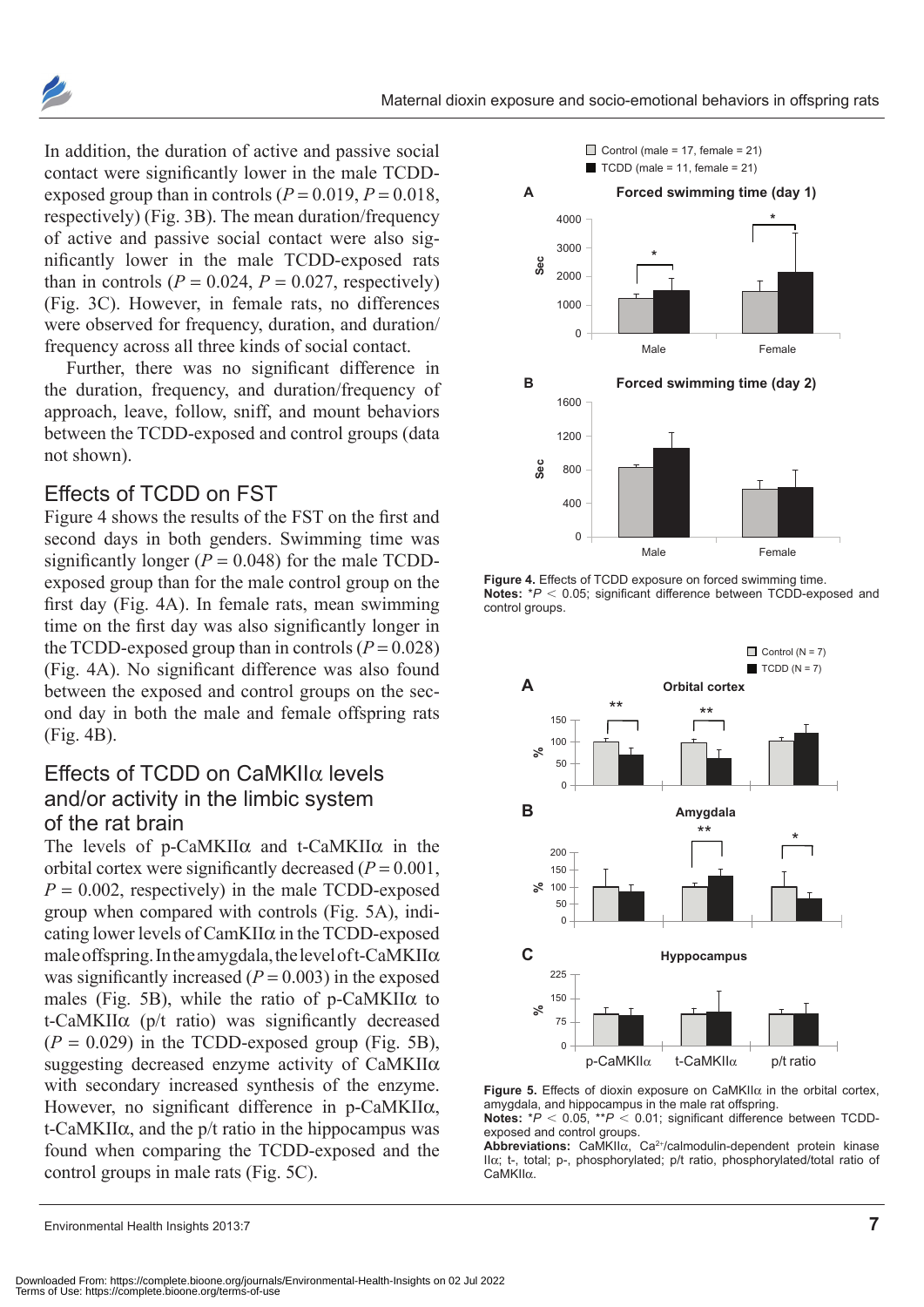In the female rat offspring, the level of p-CaMKII $\alpha$ in the orbital cortex was significantly increased  $(P = 0.012)$  in the TCDD-exposed group (Fig. 6A), suggesting that TCDD may increase neuronal activity. The level of t-CaMKII $\alpha$  in the amygdala was also significantly increased  $(P = 0.011)$  in the female exposed group (Fig. 6B). In the hippocampus (Fig. 6C), the level of p-CaMKIIα was increased in the female TCDD-exposed group when compared with controls, but the difference was not significant  $(P = 0.092)$ .

Furthermore, the levels of NR1, GluR1, and Syn 1 were analyzed in three areas of the limbic system in the female offspring rats that showed an increase in CaMKIIα levels. The levels of t-NR1 and p-GluR1 in the amygdale (Fig. 7A;  $P = 0.002$ ,  $P = 0.004$ , respectively), and p-GluR1 and p-Syn1 in the hippocampus (Fig. 7B;  $P = 0.030$ ,  $P = 0.049$ , respectively) were significantly increased in the female TCDD-exposed group when compared with the female control group, while no significant increase



**Figure 6.** Effects of dioxin exposure on caMKIIα in the orbital cortex, amygdala, and hippocampus in the female rat offspring. **Notes:** \**P* < 0.05; significant difference between TCDD-exposed and

control groups.

Abbreviations; CaMKIIα, Ca<sup>2+</sup>/calmodulin-dependent protein kinase IIα; t-, total, p-, phosphorylated; p/t ratio, phosphorylated/total ratio of caMKIIα**.**



**Figure 7.** Effects of dioxin exposure on NR1, Glu1, and Syn1 in the amygdala and hippocampus in the female rat offspring. **Notes:**  $*P < 0.05$ ,  $*P < 0.01$ ; significant difference between TCDDexposed and control groups.

Abbreviations: NR1, N-methyl-D-aspartate (NMDA) type glutamate receptor subunit 1; GluR1, α-amino 3-hydroxy 5-methyl 4-isoxazole propionate (AMPA) type glutamate receptor subunit 1; Syn 1, synapsin I, t-, total; p-, phosphorylated; p/t ratio, phosphorylated/total ratio of caMKIIα.

was noted in the orbital cortex. These results suggest that activity in the pre- and post-synaptic membrane was increased in the amygdala and hippocampus of the limbic system in female offspring rats.

#### **Discussion**

#### Effects of TcDD on locomotion and FST

In the present study, duration and frequency of locomotive activity in the open field were higher, and the swimming time on the first day was significantly longer in male and female offspring whose mothers were exposed to TCDD during pregnancy. A previous study reported that an animal model of attention deficit hyperactivity disorder (ADHD) with high locomotor activity displayed longer swimming time in the FST. $21$  These findings suggest that hyperactivity might be induced by maternal exposure to TCDD in the present rat offspring. In a human survey,  $22$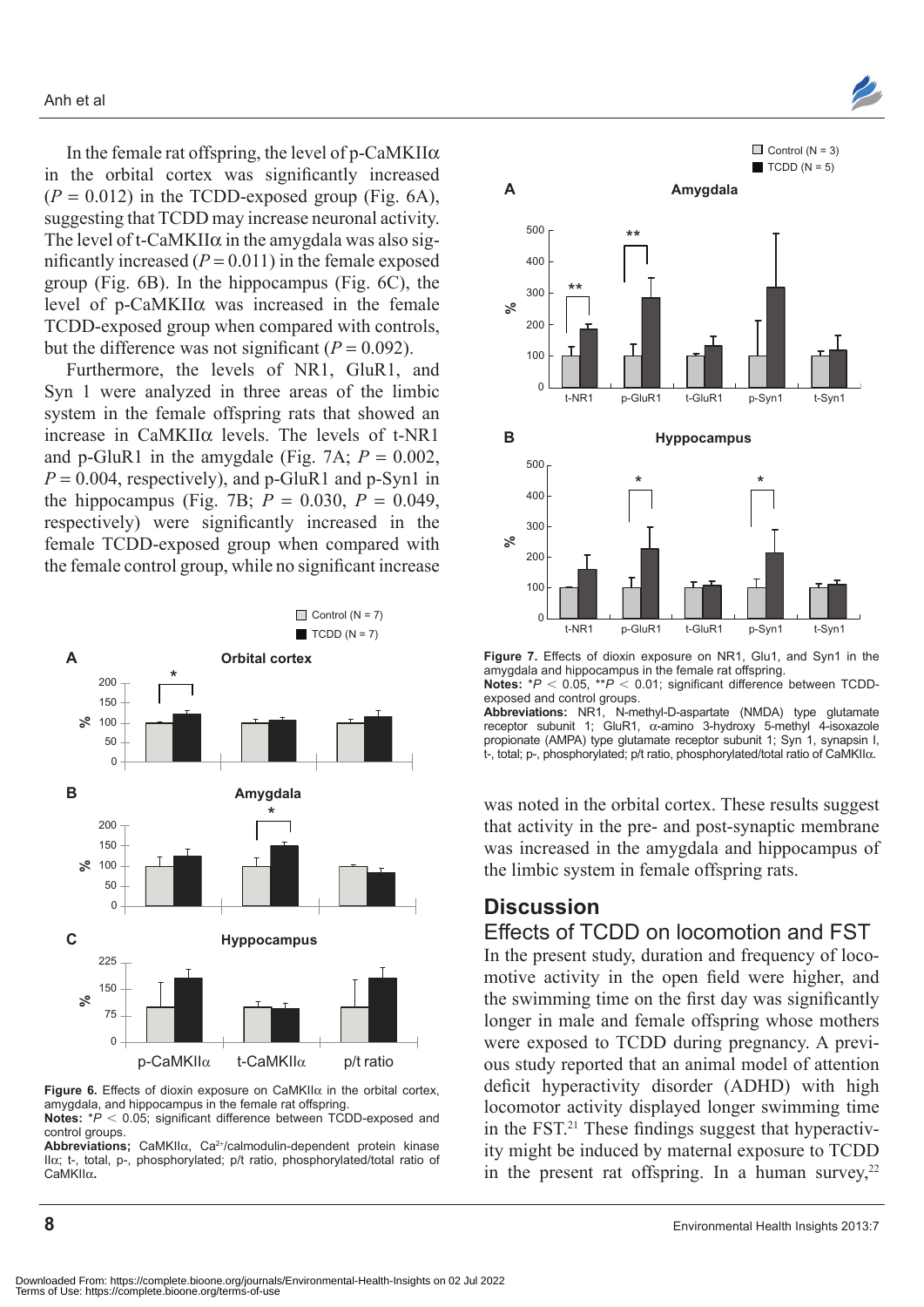

background levels of exposure to dioxins and PCB increase the risk of developing learning disorders and ADHD in the general population. Yu-Cheng children perinatally exposed to PCBs in Taiwan were more active and had more behavior problems as compared with controls.<sup>23</sup> In animal studies, ADHD-like symptoms such as hyperactivity and impulsiveness were observed in perinatally-exposed rat offspring to PCBs.<sup>24</sup> Holene et al<sup>25-27</sup> found a gender-specific behavior effect of dioxin-like (dl) PCB 153 exposure, which showed similar symptoms of ADHD in male rats. Administration of bisphenol A, one of the endocrine disruptors, to male infant rats induced hyperactivity in childhood, which was caused by a reduction of tyrosine hydroxylase activity in the midbrain.28 In addition, ADHD patients displayed abnormalities in the limbic system, including the amygdala, hippocampus, and prefrontal cortex.29,30 In an animal model of ADHD, ADHD symptoms are suggested to result from impaired dopamine function related to neurotransmission disturbance, such as impaired  $Ca<sup>2+</sup>$  signaling and poor regulation of norepinephrine release in the prefrontal cortex.31 Consistent with these findings from previous studies, the alteration of activity or levels of  $CaMKII\alpha$  in the amygdala, hippocampus, and orbital frontal cortex (one part of prefrontal cortex) in the offspring rat brain was observed in the present study. Furthermore, CaMKII has also been implicated in the regulation of catecholamine biosynthesis through its impact on tyrosine hydroxylase.<sup>32,33</sup> Therefore, these findings suggest that maternal exposure to TCDD might induce ADHD-like behaviors by directly affecting the limbic system or through its effects on tyrosine hydroxylase.

## Effects of TcDD exposure on social interaction

The present results showed that the duration of proximity and social contact was significantly lower in the male TCDD-exposed offspring; however, frequency (time) of proximity was significantly higher in the TCDDexposed group. It is possible that this increase in frequency of proximity may not be related to an increase in social interaction, but rather could be ascribed to an increase in hyperactivity in the TCDD-exposed group, especially in male rats. Consistent with this idea, the duration per one event was markedly decreased in the male TCDD-exposed group, suggesting that the male

TCDD-exposed offspring often approached the other rat, but quickly withdrew from that rat as if they were overly cautious. This trend is similar to that seen in platelet-derived growth factor receptor-β gene knockout mice, which have deficits in social interaction and which display an increase in approaching behavior.<sup>34</sup> These results suggest that maternal exposure to TCDD decreased affiliative social interaction in male rats. Perinatal exposure to PCBs is also reported to impair the context- or experience-dependent modulation of social approaches and investigation, which is disturbed in autism and other pervasive developmental disorders in rats.35 These results suggested that polychlorinated compounds such as dioxins and PCBs may influence the development of emotional and motivational systems involved in social interactions.

Yamasaki et al<sup>36</sup> reported that the genetic alteration of  $CaMKII\alpha$  induces behavioral deficits similar to psychiatric disorders that present with social deficits, such as schizophrenia and autism. Furthermore, chronic treatment with phencyclidine, which induces behavioral deficits similar to schizophrenia, also induces alterations of CaMKII in the limbic part of the prefrontal cortex.37 These findings suggest that maternal exposure to TCDD might induce social deficits through its effects on  $CaMKII\alpha$  in the limbic system. Mitsui et al<sup>38</sup> reported that prenatal TCDD exposure impaired activation of cyclic AMP response element-binding protein (CREB) in the hippocampal CA1 region in rat offspring with deficits in learning of fear conditioning. Their results are consistent with our results (which found decreased CaMKIIα activity due to TCDD exposure) because CREB activity is regulated by CaMKIIα.

Recent studies suggest that impairments in gammaaminobutyric acid (GABAergic) neurotransmission are associated with social disorders in schizophrenia and autism.39–42 Further, CaMKII regulates GABAergic neurotransmission by phosphorylation of GABAergic receptors.43,44 These findings suggest that deficits in GABAergic neurotransmission may also contribute to alteration of CaMKIIα leading to the social abnormalities in the TCDD-exposed rat offspring.

## TcDD effects on levels and/or activity of caMKIIα

In the present study, prenatal exposure to TCDD decreased the levels and/or activity of CaMKIIα

Environmental Health Insights 2013:7 **9**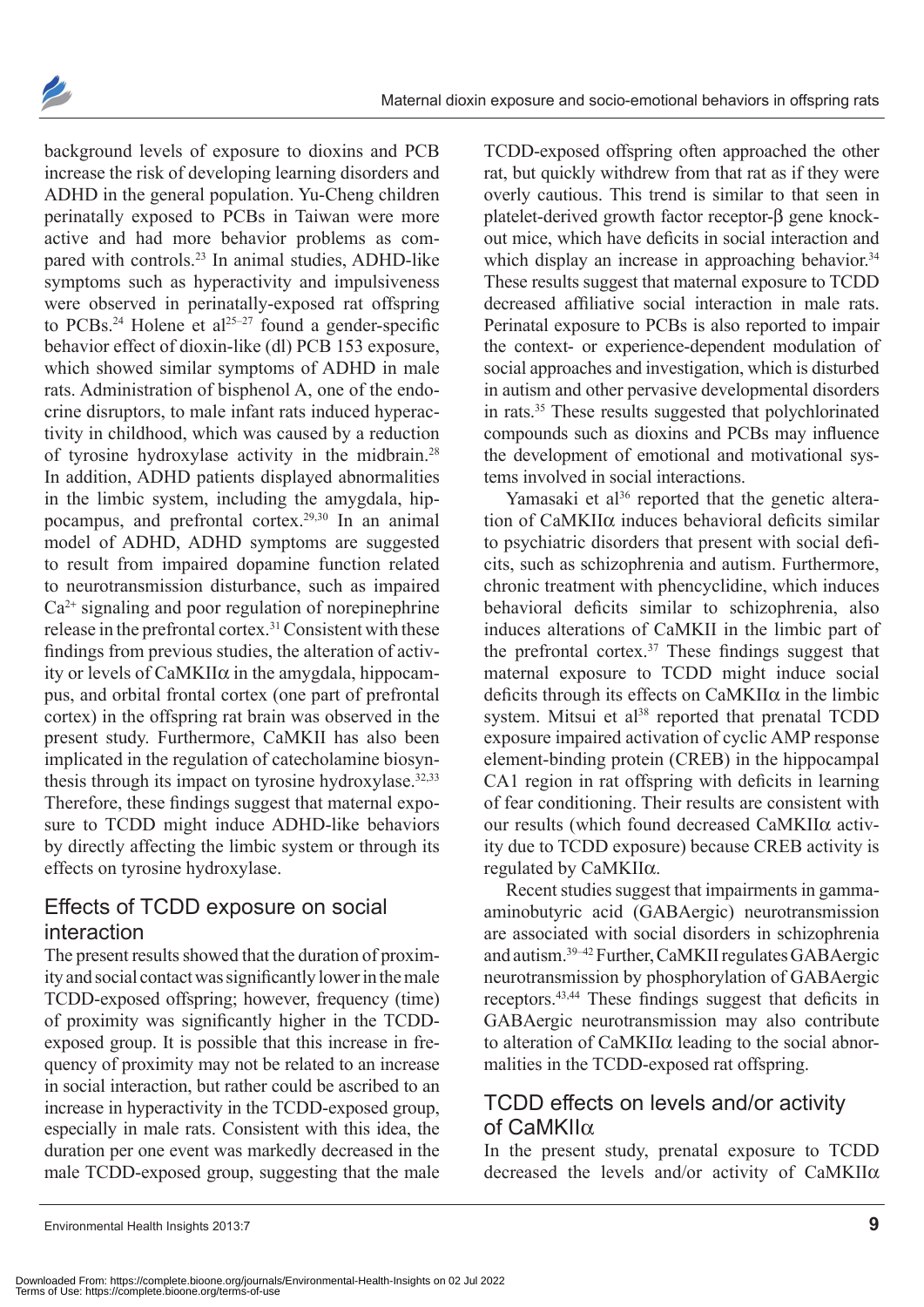in the limbic system of the male offspring brain, but increased CaMKIIα activity in this area of the female offspring. We also confirmed that the levels of phosphorylated synapsin 1, which reflects presynaptic activity, and those of phosphorylated NR1 and GluR1, which reflect postsynaptic activity of the limbic system, were increased in the female TCDDexposed group. These results are consistent with the idea that synaptic activity as well as CaMKIIα activity was increased in the limbic system of female rat brains in response to TCDD exposure.

In a previous study,<sup>14</sup> over-phosphorylation of CaMKIIα in the limbic system of the rat brain induced saturation of long-term potentiation, consequently resulting in learning deficits. Furthermore, the effects of CaMKIIα levels on behaviors are complex in that both downregulation and upregulation of CaMKIIα resulted in an increased frequency of aggressive behaviors.<sup>15</sup> However, Mizuno and Giese<sup>45</sup> reported that male CaMK-kinase knock-out mice show impaired behavior in water maze tests and contextual fear conditioning, but this was not observed in female mice. Therefore, increased CaMKIIα might lead to only slight behavior alterations in the female offspring that were exposed to TCDD in the present study.

## gender difference in effects of dioxin

Adverse effects of maternal exposure to TCDD on social behavior were more evident in the male offspring in both the present study as well as in our previous study, indicating that there is poor learning behavior in TCDD-exposed rat offspring.<sup>10</sup> Holene et al25,26 also reported that the male dl-PCB-exposed offspring had an increased frequency of lever press, but not female offspring, suggesting a genderdependent endocrine disruption effect of TCDD and dl-PCB in rat offspring. Previously, Ikeda et al<sup>46</sup> reported that prenatal and lactational TCDD exposure affected intraneuronal conversion of androgen to estrogen in the hypothalamic preoptic area of the fetal brain, and induced demasuculinization in male offspring. Clements et  $al<sup>47</sup>$  reported that intrauterine TCDD exposure decreased gonadotropin release in the mediobasal-hypothalamus/preoptic area of male offspring rats. Furthermore, a reduction of metabolic activity in the hypothalamus, but not the pituitary, of male fetal rats was reported by

metabolome profile analysis, suggesting the reduced synthesis of gonadotropins.<sup>48</sup> These findings suggest that there are gender-dependent adverse effects of TCDD on steroidogenic processes in both prenatal and postnatal periods. On the other hand, sex steroids exert multiple influences on the development of the brain (eg, neurite outgrowth, synaptogenesis, myelination, and so on).<sup>49,50</sup> Furthermore, CaMKII, of which activity is modulated by estradiol, $51$  was reported to be involved in the development of male-specific neural circuitry.52 Taken together, these findings suggest that maternal exposure to TCDD affects genders differently, not only in terms of development of the sexually dimorphic brain regions in the hypothalamus, but also in terms of the development of other brain regions including the amygdala, hippocampus, and the cortical regions with estrogen/androgen receptors and aromatase.53–55 It is important to note that these processes are mediated partly through CaMKII.

## Possible molecular mechanisms of gender-specific neuronal and developmental toxicity of TcDD

Gestational and lactational exposure of TCDD has been reported to differentially affect genders differently across survival gene expression of certain brain regions during brain development such as the dioxinresponsive gene CYP1A1 (cytochrome P4501A1), the apoptotic gene Bax, and the antiapoptotic genes Bcl-2 and Bcl-xL.<sup>56</sup> Recently, CaMKII is reported to control these apoptotic processes, $57$  which play significant roles both in normal and neuropathological brain development.58 These findings suggest that TCDD exposure might adversely affect development and differentiation of different brain regions depending on the genders through the alteration of CaMKII activity.

A previous study reported that a single oral dose of TCDD treatment induced AhR, Arnt (aryl hydrocarbon receptor nuclear translocator), and CYP mRNA expression in various brain regions, including the hippocampus and the cortex in rats.<sup>59</sup> Normally, AhR and CYP isozymes are involved in the regulation of neurogenesis and differentiation during brain development and during the metabolism of neurotransmitters, endogenous steroids, and neurosteriods in the brain.60–62 Furthermore, AhR mRNA is co-localized with glutamic acid decarboxylase (GAD) 67, which

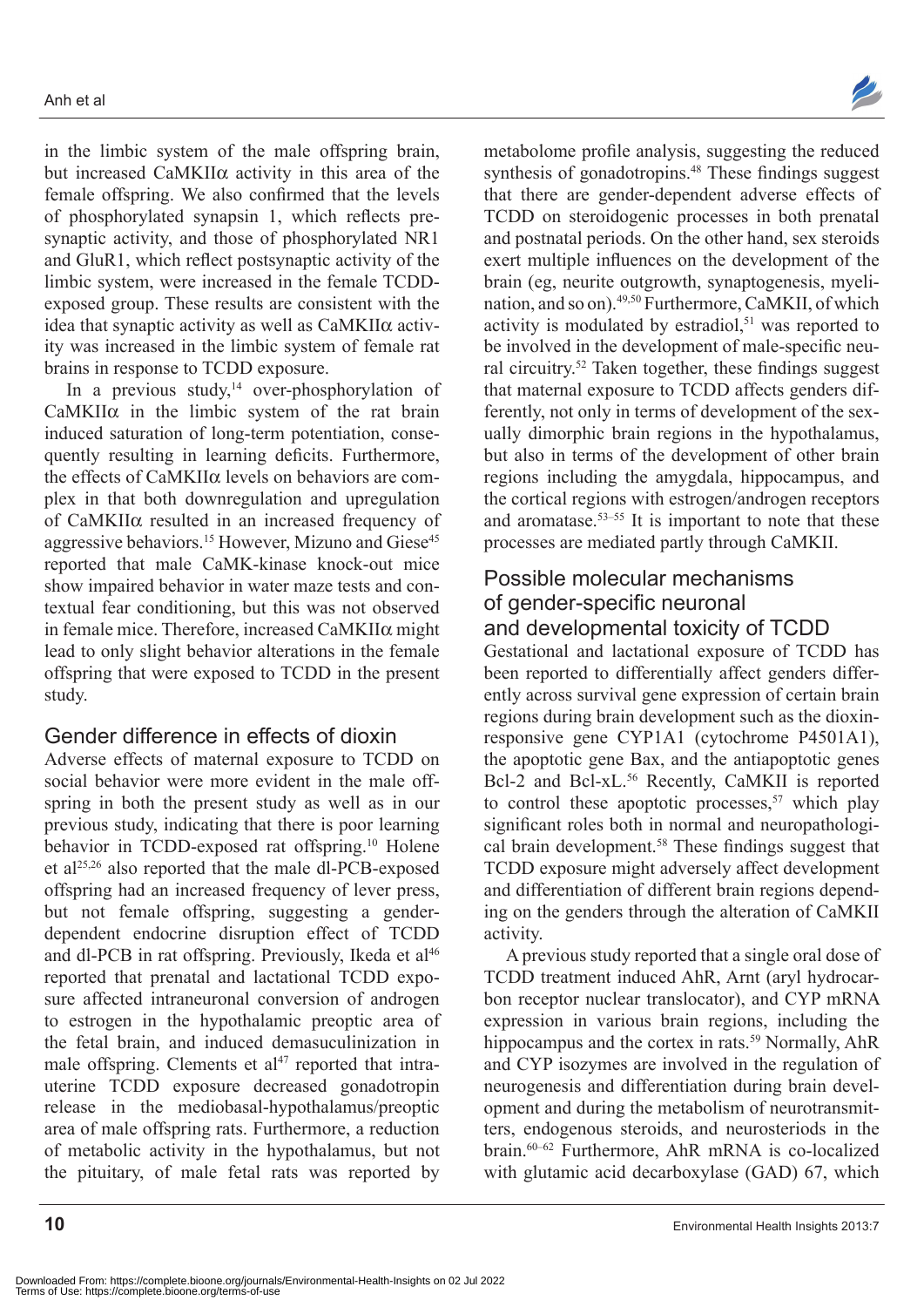

is an enzyme specific for the production of GABA (a marker of GABAergic neurons). Therefore, maternal exposure to TCDD, which reduced GAD67 mRNA expression in the preoptic area of neonatal rat brains in a gender-dependent fashion, $63$  may affect the development of GABAergic neurons through AhR in a gender-specific manner. These findings suggest that TCDD may also exert a direct adverse effect on the central nervous system, especially on GABAergic neurons in the brain.

## **Conclusions**

TCDD exposure during pregnancy affected the activity and socioemotional behavioral development of offspring rats. This alteration may be partly mediated through the changes in  $CaMKII\alpha$  activity in the limbic system. More studies using animal offspring are necessary to confirm the effects of TCDD exposure on social development (which can lead to the communicative deficits shown in developmental disorders), and to clarify the underlying neural mechanisms.

### **Acknowledgements**

The authors thank Dr. Jun-ichi Kuriwaki for his valuable advice surrounding the experimental methods, and Miss Akane Hashimoto for her collaboration in the neurochemical analysis.

## **Funding**

This work was supported partly by project research from the Japan Society for the Promotion of Science (Grant-in-Aid for Scientific Research (C) (22590556), Grant-in-Aid for Scientific Research (A) (22240051)), and JSPS (Japan Society for the Promotion of Science) Asian Core Program.

The funders had no role in the study design, data collection and analysis, decision to publish, or preparation of manuscript.

## **Author Contributions**

Conceived and designed the experiments: MN, HNi. Analyzed the data: EH, TTP, KF. Wrote the first draft of the manuscript: ATNN. Contributed to the writing of the manuscript: ATNN, NMN, HNa, AHT, HNi. Jointly developed structure and arguments for the paper: AHT, HNa, TTP. Made critical revisions and approved final version: ATNN, MN, EH. All authors reviewed and approved of the final manuscript.

#### **Competing Interests**

Author(s) disclose no potential conflicts of interest.

## **Disclosures and Ethics**

As a requirement of publication author(s) have provided to the publisher signed confirmation of compliance with legal and ethical obligations including but not limited to the following: authorship and contributor-ship, conflicts of interest, privacy and confidentiality and (where applicable) protection of human and animal research subjects. The authors have read and confirmed their agreement with the ICMJE authorship and conflict of interest criteria. The authors have also confirmed that this article is unique and not under consideration or published in any other publication, and that they have permission from rights holders to reproduce any copyrighted material. Any disclosures are made in this section. The external blind peer reviewers report no conflicts of interest.

## **References**

- 1. Rogan WJ, Gladen BC, Hung KL, et al. Congenital poisoning by polychlorinated biphenyls and their contaminations in Taiwan. *Science*. 1988;241(4863): 334–6.
- 2. Chen YJ, Guo YL, Hsu CC. Cognitive development of children prenatally exposed to polychlorinated biphenyls (Yu-Cheng children) and their siblings. *J Formos Med Assoc*. 1992;91(7):704–7.
- 3. Koopman-Esseboom C, Weisglas-Kuperus N, de Ridder MA, Van der Paauw CG, Tuinstra LG, Sauer PJ. Effects of polychlorinated biphenyl/dioxin exposure and feeding type on infants' mental and psychomotor development. *Pediatrics*. 1996;97(5):700–6.
- 4. Nakajima S, Saijo Y, Kato S, et al. Effects of prenatal exposure to polychlorinated biphenyls and dioxins on mental and motor development in Japanese children at 6 months of age. *Environ Health Perspect*. 2006;114(5):773–8.
- 5. Pham TT, Nishijo M, Nakagawa H, et al. Associations of perinatal dioxin exposure on neurodevelopment of Vietnamese infants. *Am J Epidemiol.* 2013 (in press).
- 6. Seo BW, Sparks AJ, Medora K, Amin S, Schantz SL. Learning and memory in rats gestationally and lactationally exposed to 2,3,7,8-tetrachlorodibenzop-dioxin (TCDD). *Neurotoxicol Teratol*. 1999;21(3):231–9.
- 7. Markowski VP, Zareba G, Stern S, Cox C, Weiss B. Altered operant responding to motor reinforcement and the determination of benchmark dosed following perinatal exposure to low-level 2,3,7,8-tetrachlorodibenzo-p-dioxin. *Environ Health Perspect*. 2001;109(6):621–7.
- 8. Markowski VP, Cox C, Preston R, Weiss B. Impaired cued delayed alternation behavior in adult rat offspring following exposure to 2,3,7,8-tetrachlorodibenzo-p-dioxin on gestation day 15. *Neurotoxicol Teratol*. 2002;24(2):209–18.
- 9. Schantz SL, Bowman RE. Learning in monkeys exposed perinatally to 2,3,7,8-tetrachlorodibenzo-p-dioxin (TCDD). *Neurotoxicol Teratol*. 1989; 11(1):13–9.
- 10. Nishijo M, Kuriwaki J, Hori E, Tawara K, Nakagawa H, Nishijo H. Effects of maternal exposure to 2,3,7,8-tetrachlorodibenzo-p-dioxin on fetal brain growth and motor and behavioral development in offspring rats. *Toxicol Lett*. 2007;173(1):41–7.
- 11. Brunet-Gouet E, Decety J. Social brain dysfunctions in schizophrenia: a review of neuroimaging studies. *Psychiatry Res*. 2006;148(2–3):75–92.

Environmental Health Insights 2013:7 **11**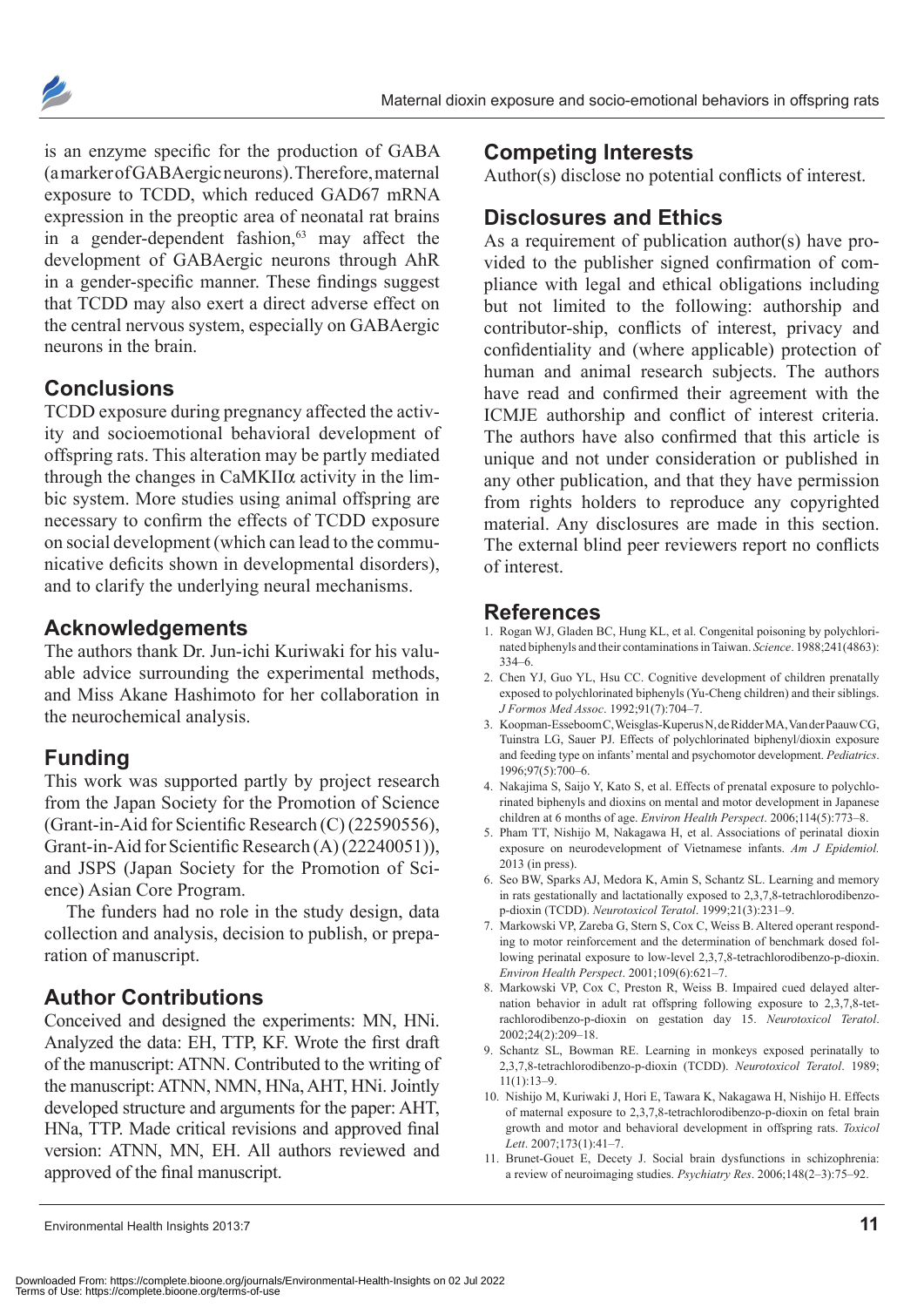

- 12. Blakemore SJ. The social brain in adolescence. *Nat Rev Neurosci*. 2008;9(4): 267–77.
- 13. Canteras NS, Resstel LB, Bertoglio LJ, Carobrez Ade P, Guimarães FS. Neuroanatomy of anxiety. *Curr Top Behav Neurosci*. 2010;2:77–96.
- 14. Kaitsuka T, Fukunaga K, Soeda F, Shirasaki T, Miyamoto E, Takahama K. Changes in Ca(2+)/calmodulin-dependent protein kinase II activity and its relation to performance in passive avoidance response and long-term potentiation formation in mice prenatally exposed to diethylstilbestrol. *Neurosci*. 2007;144(4):1415–24.
- 15. Hasegawa S, Furuichi T, Yoshida T, et al. Transgenic up-regulation of alpha-CaM-KII in forebrain leads to increased anxiety and aggression. *Mol Brain*. 2009;2:6.
- 16. Kakeyama M, Tohyama C. Developmental neurotoxicity of dioxin and its related compounds. *Ind Health*. 2003;41(3):215–30.
- 17. Fukunaga K, Goto S, Miyamoto E. Immunohistochemical localization of Ca2+/calmodulin-dependent protein kinase II in rat brain and various tissues. *J Neurochem*. 1988;51(4):1070–8.
- 18. Fukunaga K, Horikawa K, Shibata S, Takeuchi Y, Miyamoto E. Ca2+/ calmodulin-dependent protein kinase II-dependent long-term potentiation in the rat suprachiasmatic nucleus and its inhibition by melatonin. *J Neurosci Res*. 2002;70(6):799–807.
- 19. Moriguchi S, Shioda N, Yamamoto Y, Tagashira H, Fukunaga K. The T-type voltage-gated calcium channel as a molecular target of the novel cognitive enhancer ST101: enhancement of long-term potentiation and CaMKII autophosphorylation in rat cortical slices. *J Neurochem*. 2012;121(1):44–53.
- 20. Fukunaga K, Soderling TR, Miyamoto E. Activation of Ca2+/calmodulindependent protein kinase II and protein kinase C by glutamate in cultured rat hippocampal neurons. *J Biol Chem*. 1992;267(31):22527–33.
- 21. Sterley TL, Howells FM, Russell VA. Effects of early life trauma are dependent on genetic predisposition: a rat study. *Behav Brain Funct*. 2011;7:11.
- 22. Lee DH, Jacobs DR, Porta M. Association of serum concentrations of persistent organic pollutants with the prevalence of learning disability and attention deficit disorder. *J Epidemiol Community Health*. 2007;61(7):591–6.
- 23. Chen YC, Yu ML, Rogan WJ, Gladen BC, Hsu CC. A 6-year follow-up of behavior and activity disorders in the Taiwan Yu-cheng children. *Am J Public Health*. 1994;84(3):415–21.
- 24. Daly GB, Hertzler DR, Sargent DM. Ingestion of environmentally contaminated Lake Ontario salmon by laboratory rats increases avoidance of unpredictable aversive nonreward and mild electric shock. *Behav Neurosci*. 1989;103(6):1356–65.
- 25. Holene E, Nafstad I, Skaare JU, Bernholf A, Engen P, Sagvolden T. Behavioral effects of pre- and postnatal exposure to individual polychlorinated biphenyl congeners in rats. *Environ Toxicol Chem*. 1995;14(6):967–76.
- 26. Holene E, Nafstad I, Skaare JU, Sagvolden T. Behavioural hyperactivity in rats following postnatal exposure to sub-toxic doses of polychlorinated biphenyl congeners 153 and 126. *Behav Brain Res*. 1998;94(1):213–24.
- 27. Holene E, Nafstad I, Skaare JU, Krogh H, Sagvolden T. Behavioural effects in female rats of postnasal exposure to sub-toxic doses of polychlorinated biphenyls congener 153. *Acta Paediatr Suppl*. 1999;88(429):55–63.
- 28. Ishido M, Masuo Y, Kunimoto M, Oka S, Morita M. Bisphenol A causes hyperactivity in the rat concomitantly with impairment of tyrosine hydroxylase immunoreactivity. *J Neurosci Res*. 2004;76(3):423–33.
- 29. Shaw P, Rabin C. New insights into attention-deficit/hyperactivity disorder using structural neuroimaging. *Curr Psychiatry Rep*. 2009;11(5):393–8.
- 30. Frodl T, Stauber J, Schaaff N, et al. Amygdala reduction in patients with ADHD compared with major depression and healthy volunteers. *Acta Psychiatr Scand*. 2010;121(2):111–8.
- 31. Russell VA, Sagvolden T, Johansen EB. Animal models of attention-deficit hyperactivity disorder. *Behav Brain Funct*. 2005;1:9.
- 32. Yamauchi T, Fujisawa H. Evidence for three distinct forms of calmodulindependent protein kinases from rat brain. *FEBS Lett*. 1980;116(2):141–4.
- 33. Yamauchi T, Nakata H, Fujisawa H. A new activator protein that activates tryptophan 5-monooxygenase and tyrosine 3-monooxygenase in the presence of Ca2+-, calmodulin-dependent protein kinase. Purification and characterization. *J Biol Chem*. 1981;256(11):5404–9.
- 34. Nguyen PT, Nakamura T, Hori E, et al. Cognitive and socio-emotional deficits in platelet-derived growth factor receptor-β gene knockout mice. *PLoS One*. 2011;6(3):e18004.
- 35. Joluous-Jamshidi B, Cromwell HC, McFarland AM, Meserve LA. Perinatal exposure to polychlorinated biphenyls alters social behaviors in rats. *Toxicol Lett*. 2010;199(2):136–43.
- 36. Yamasaki N, Maekawa M, Kobayashi K, et al. Alpha-CaMKII deficiency causes immature dentate gyrus, a novel candidate endophenotype of psychiatric disorders. *Mol Brain*. 2008;1:6.
- 37. Murai R, Noda Y, Matsui K, et al. Hypofunctional glutamatergic neurotransmission in the prefrontal cortex is involved in the emotional deficit induced by repeated treatment with phencyclidine in mice: implications for abnormalities of glutamate release and NMDA-CaMKII signaling. *Behav Brain Res*. 2007;180(2):152–60.
- 38. Mitsui T, Sugiyama N, Maeda S, Tohyama C, Arita J. Perinatal exposure to 2,3,7,8-tetrachlorodibenzo-p-dioxin suppresses contextual fear conditioningaccompanied activation of cyclic AMP response element-binding protein in the hippocampal CA1 region of male rats. *Neurosci Lett*. 2006;398(3): 206–10.
- 39. Pollack MH, Jensen JE, Simon NM, Kaufman RE, Renshaw PF. High-field MRS study of GABA, glutamate and glutamine in social anxiety disorder: response to treatment with levetiracetam. *Prog Neuropsychopharmacol Biol Psychiatry*. 2008;32(3):739–43.
- 40. Lewis DA, Hashimoto T, Volk DW. Cortical inhibitory neurons and schizophrenia. *Nature Rev*. 2005;6(4):312–24.
- 41. Gogolla N, Leblanc JJ, Quast KB, Südhof TC, Fagiolini M, Hensch TK. Common circuit defect of excitatory-inhibitory balance in mouse models of autism. *J Neurodev Disord*. 2009;1(2):172–81.
- 42. Lodge DJ, Behrens MM, Grace AA. A loss of parvalbumin-containing interneurons is associated with diminished oscillatory activity in an animal model of schizophrenia. *J Neurosci*. 2009;29(8):2344–54.
- 43. Houston CM, He Q, Smart TG. CaMKII phosphorylation of the GABA(A) receptor: receptor subtype- and synapse-specific modulation. *J Physiol*. 2009;587(Pt 10):2115–25.
- 44. Guetg N, Abdel Aziz S, Holbro N, et al. NMDA receptor-dependent GABAB receptor internalization via CaMKII phosphorylation of serine 867 in GABAB1. *Proc Natl Acad Sci U S A*. 2010;107(31):13924–9.
- 45. Mizuno K, Giese KP. Towards a molecular understanding of sex differences in memory formation. *Trends Neurosci*. 2010;33(6):285–91.
- 46. Ikeda M, Mitsui T, Setani K, et al. In utero and lactational exposure to 2,3,7,8 tetrachlorodibenzo-p-dioxin in rats disrupts brain sexual differentiation. *Toxicol Appl Pharmacol*. 2005;205(1):98–105.
- 47. Clements RJ, Lawrence RC, Blank JL. Effects of intrauterine 2,3,7,8 tetrachlorodibenzo-p-dioxin on the development and function of the gonadotrophin releasing hormone neuronal system in the male rat. *Reprod Toxicol*. 2009;28(1):38–45.
- 48. Matsumoto Y, Ishida T, Takeda T, et al. Maternal exposure to dioxin reduced hypothalamic but not pituitary metabolome in fetal rats: a possible mechanism for fetus-specific reduction in steroidogenesis. *J Toxicol Sci*. 2010; 35(3):365–73.
- 49. McCarthy MM. Estradiol and the developing brain. *Physiol Rev*. 2008;88(1): 91–124.
- 50. Peper JS, van den Heuvel MP, Mandl RC, Hulshoff Pol HE, van Honk J. Sex steroids and connectivity in the human brain: a review of neuroimaging studies. *Psychoneuroendocrinology*. 2011;36(8):1101–13.
- 51. Sawai T, Bernier F, Fukushima T, Hashimoto T, Ogura H, Nishizawa Y. Estrogen induces a rapid increase of calcium-calmodulin-dependent protein kinase II activity in the hippocampus. *Brain Res*. 2002;950(1–2): 308–11.
- 52. Hein AM, Sridharan A, Nordeen KW, Nordeen EJ. Characterization of CaMKII-expressing neurons within a striatal region implicated in avian vocal learning. *Brain Res*. 2007;1155:125–33.
- 53. Wagner C, Morrell JI. Distribution and steroid hormone regulation of aromatase mRNA expression in the forebrain of adult male and female rats: a cellular-level analysis using in situ hybridization. *J Comp Neurology*. 1995;370(1):71–84.
- 54. Wagner CK, Morrell JI. Neuroanatomical distribution of aromatase MRNA in the rat brain: indications of regional regulation. *J Steroid Biochem Mol Biol*. 1997;61(3–6):307–14.
- 55. Handa RJ, Price RH Jr, Wilson ME. Steroid hormone receptors in the developing brain. *Biomedical reviews.* 1997;7:51–66.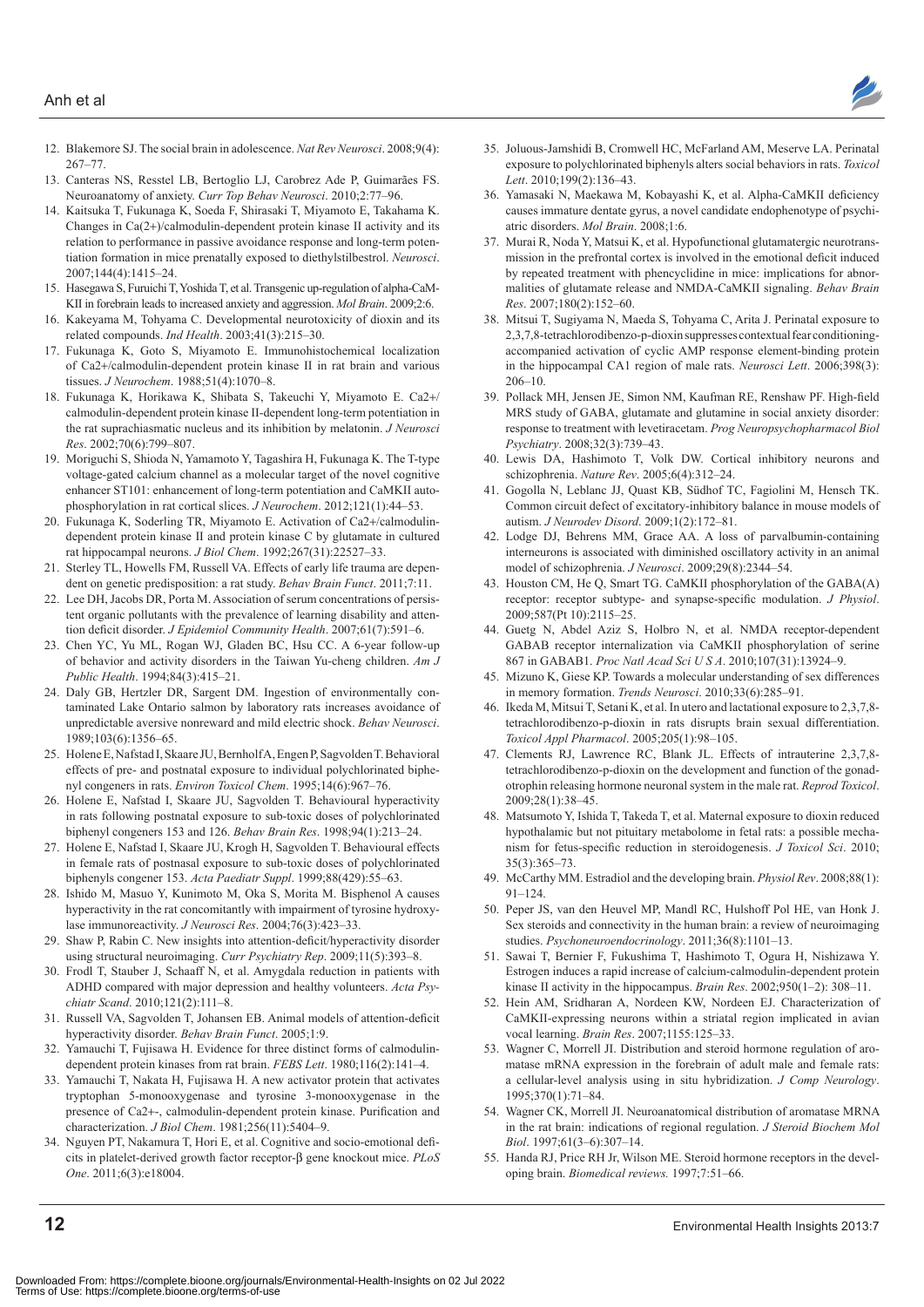

- 56. Chang SF, Sun YY, Yang LY, et al. Bcl-2 gene family expression in the brain of rat offspring after gestational and lactational dioxin exposure. *Ann N Y Acad Sci*. 2005;1042:471–80.
- 57. Kajihara R, Fukushige S, Shioda N, Tanabe K, Fukunaga K, Inui S. CaMKII phosphorylates serine 10 of p27 and confers apoptosis resistance to HeLa cells. *Biochem Biophys Res Commun*. 2010;40(3):350–5.
- 58. Roth KA, D'Sa C. Apoptosis and brain development. *Ment Retard Dev Disabil Res Rev*. 2001;7(4):261–6.
- 59. Huang P, Rannug A, Ahlbom E, Håkansson H, Ceccatelli S. Effect of 2,3,7,8-tetrachlorodibenzo-p-dioxin on the expression of cytochrome P4501A1, the aryl hydrocarbon receptor, and the aryl hydrocarbon receptor nuclear translocator in rat brain and pituitary. *Toxicol Appl Pharmacol*. 2000;169(2):159–67.
- 60. Miksys SL, Tyndale RF. Drug-metabolizing cytochrome P450 s in the brain. *J Psychiatry Neurosci*. 2002;27(6):406–15.
- 61. Williamson MA, Gasiewicz TA, Opanashuk LA. Aryl hydrocarbon receptor expression and activity in cerebellar granule neuroblasts: implications for development and dioxin neurotoxicity. *Toxicol Sci*. 2005;83(2):340–8.
- 62. Gohlke JM, Stockton PS, Sieber S, Foley J, Portier CJ. AhR-mediated gene expression in the developing mouse telencephalon. *Reprod Toxicol*. 2009; 28(3):321–8.
- 63. Hays LE, Carpenter CD, Petersen SL. Evidence that GABAergic neurons in the preoptic area of the rat brain are targets of 2,3,7,8-tetrachlorodibenzop-dioxin during development. *Environ Health Perspect*. 2002;110 Suppl 3: 369–76.